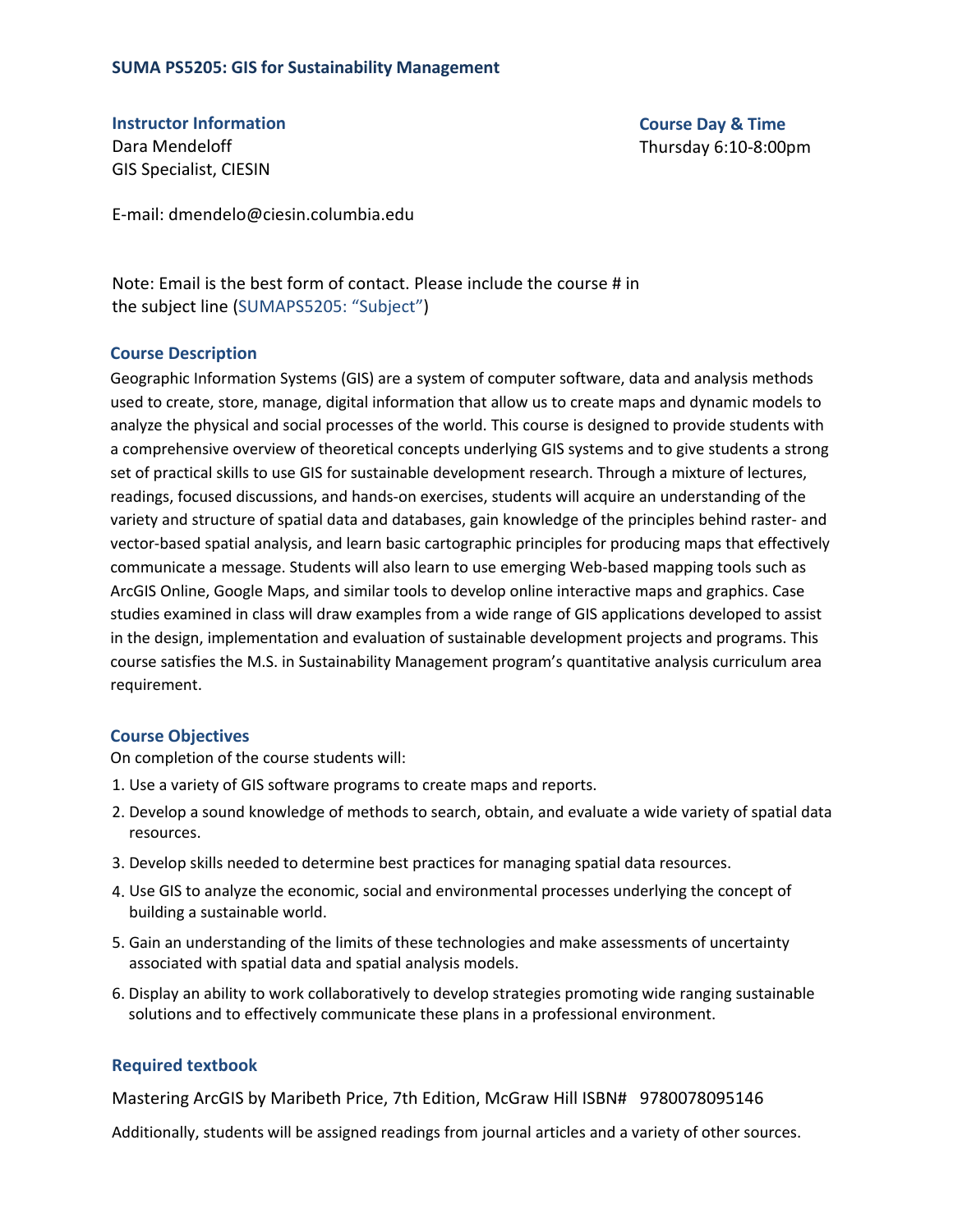## **Resources and Software Packages**

Students will use ArcGIS software available at all CUIT labs. Students will also be given a 1-year trial version to use on their personal computers.

# **Method of Evaluation**

Labs and assignments = 30% Journal Review = 10% Quizzes and Attendance = 10% Midterm = 25% Final Project = 25%

## • **Assignments**

Students will be assigned a series of readings that will be posted on CourseWorks. Students will also be required to complete weekly hands-on GIS exercises and submit answers to questions posed by the instructor based on the assigned readings or other topics discussed in class.

- Assignments are to be submitted via CourseWorks.
- **• All** files must be named using the format **"Lastname\_Firstname\_Assignment"**
- Work that is submitted late will be penalized one letter grade.

## • **Review of Journal Articles**

Each student will be responsible for selecting a journal article related to their area of interest in GIS applications for sustainable development and be required to present a short summary of the article to the class.

#### • **Midterm Exam**

The midterm will comprise 25% of your final grade. The content of the exam will require students to apply skills from the weekly lab assignments, readings, and class discussions to successfully answer a series of questions.

#### • **Final GIS Project**

Students will be responsible for completing and presenting a final GIS analysis project that demonstrates they have mastered the concepts and skills presented in the class. Ideally, the project will allow the students to apply the GIS and spatial analysis skills they have learned to problems discussed in their other classes or internships. The final project will comprise 25% of your final grade. The deliverables for the project include the following:

- 1. Draft Proposal: A structured sketch of your ideas.
- 2. Project Proposal: A report outlining the goals, objectives, research question, proposed research methods, GIS operations, anticipated results and any obstacles you may foresee.
- 3. Update: Description of the outcomes of your attempts.
- 4. Presentation: A 5-10 minute PowerPoint presentation that you will present to the class during the last week of class
- 5. Report: A 5-7 page report outlining the research question and detailing research methods, GIS operations and a summary of your research conclusions using maps and visualizations to support your findings.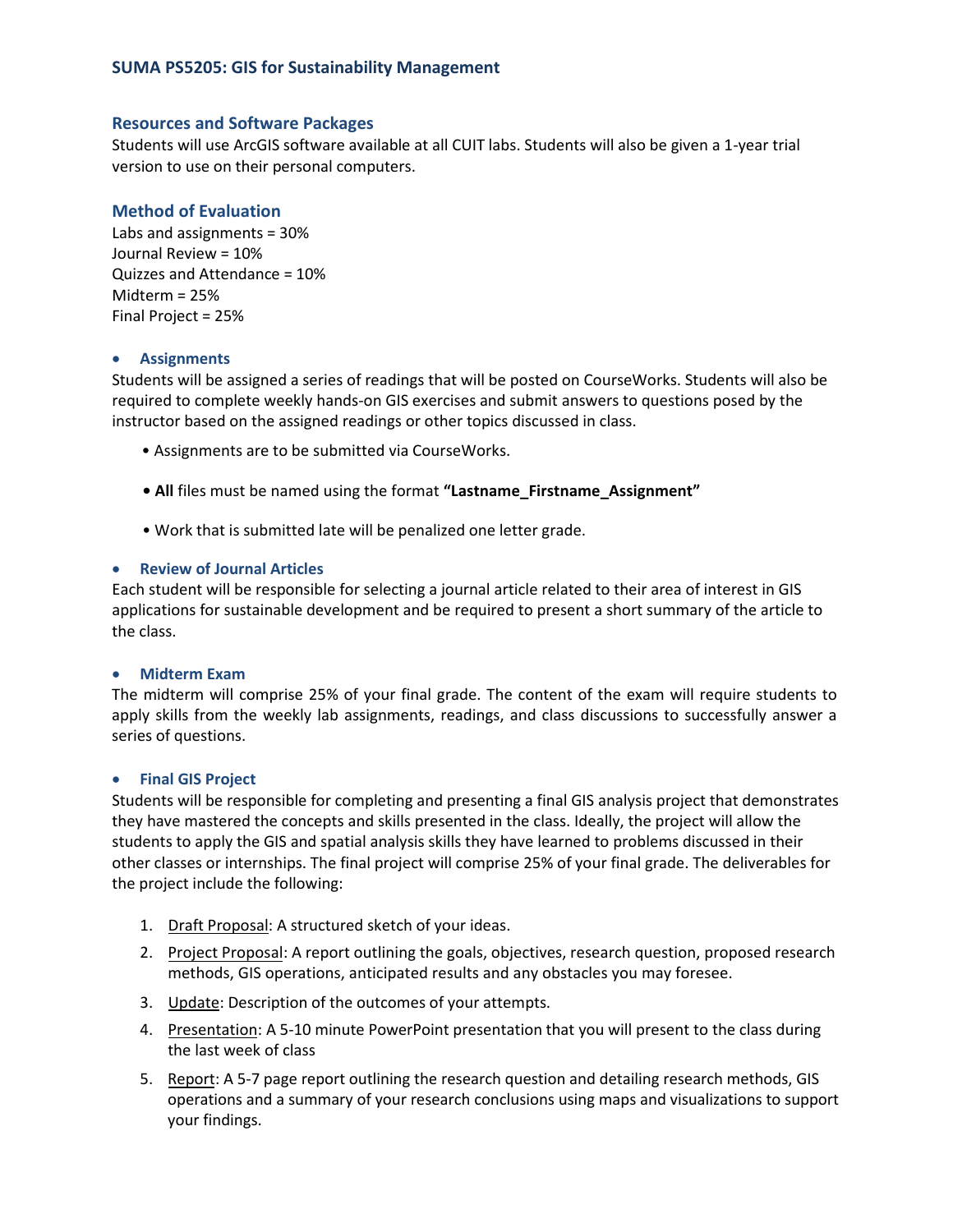# **SUMA PS5205: GIS for Sustainability Management**

## Late Assignment Policy:

Assignments are due on the dates/times identified. One letter grade will be deducted from any assignment submitted after the due date/time. Assignments not received by the time final grades must be submitted will receive zero points for the assignment.

## Extra Credit Assignments:

There are no extra credit assignments.

## Incompletes:

As outlined in the School's grading and academic starts policy, "A grade of 'I' (incomplete) is a temporary grade indicating failure to complete assigned work. The mark is given only upon the request of the student and at the discretion of the instructor. The student and faculty member must sign a completed 'Request for Grade of Incomplete Form' before the final class session. The 'I' must be removed within one year after the end of the semester in which the student received the grade. Students seeking an extension of this time limit must have the approval of the instruction and successfully petition of the director of their program. If no petition is made, of if the petition is unsuccessful, the grade is chanced to an N-Permanent Incomplete- which remains on the student's permanent record."

## **Policies**

# Academic Integrity

The School of Continuing Education does not tolerate cheating and/or plagiarism in any form. Those students who violate the Code of Academic and Professional Conduct will be subject to the Dean's Disciplinary Procedures. The Code of Academic and Professional Conduct can be viewed online: <http://ce.columbia.edu/node/217>

Please familiarize yourself with the proper methods of citation and attribution. The School provides some useful resources online; we strongly encourage you to familiarize yourself with these various styles before conducting your research:<http://library.columbia.edu/help/howto/endnote.html>

Violations of the Code of Academic and Professional Conduct will be reported to the Associate Dean for Student Affairs.

# **Accessibility Statement**

Columbia is committed to providing equal access to qualified students with documented disabilities. A student's disability status and reasonable accommodations are individually determined based upon disability documentation and related information gathered through the intake process.

For more information regarding this service, please visit the University's Health Services website: http://health.columbia.edu/services/ods/support